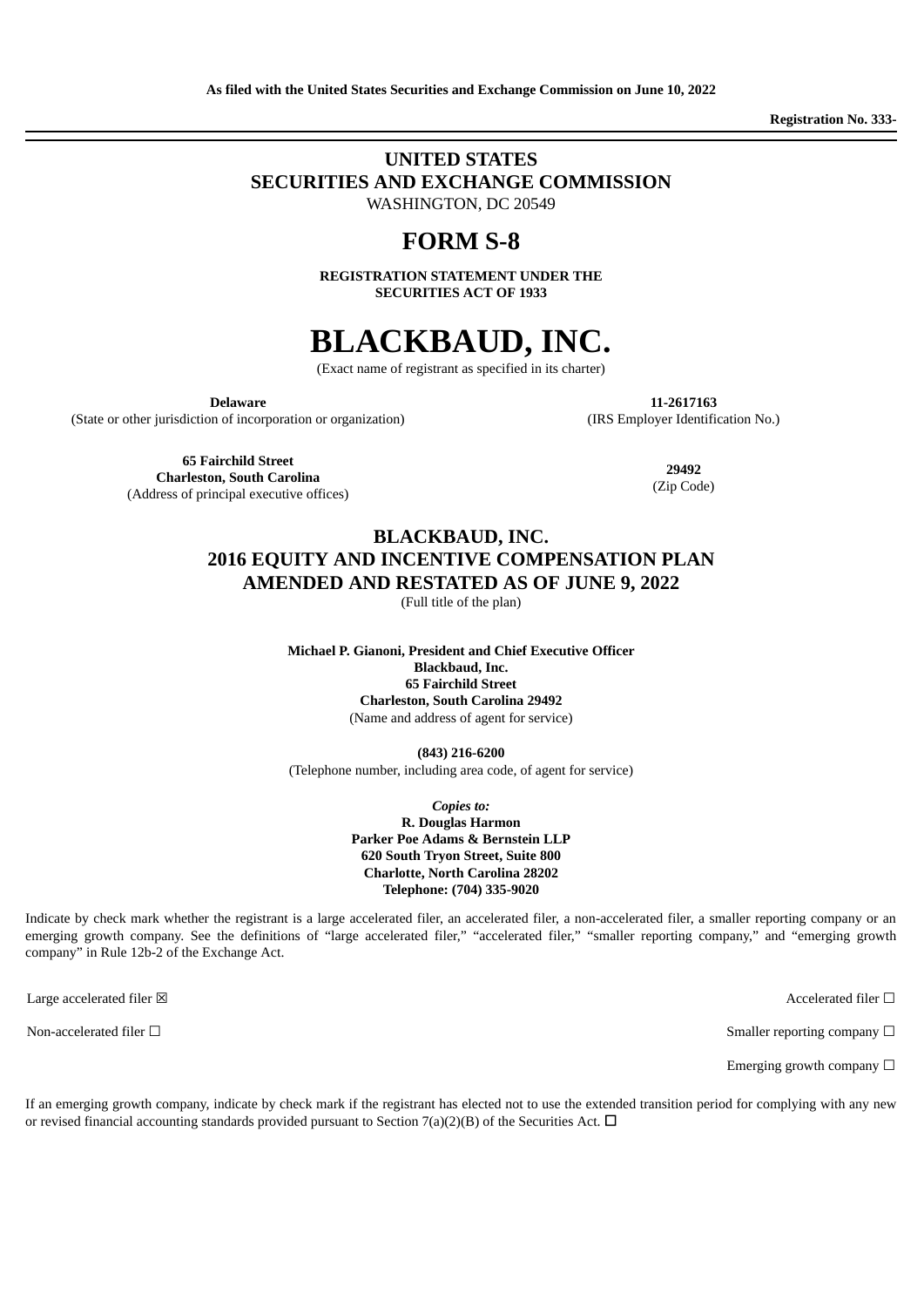#### **PART I**

## **INFORMATION REQUIRED IN THE SECTION 10(a) PROSPECTUS**

The documents containing the information specified in "Item 1. Plan Information" and "Item 2. Registrant Information and Employee Plan Annual Information" of Form S-8 will be sent or given to participants of the Blackbaud, Inc. 2016 Equity and Incentive Compensation Plan Amended and Restated as of June 9, 2022, as specified by Rule 428(b)(1) under the Securities Act of 1933, as amended (the "Securities Act"). Such documents are not required to be, and are not, filed with the Securities and Exchange Commission (the "Commission") either as part of this Registration Statement or as a prospectus or prospectus supplement pursuant to Rule 424 under the Securities Act. These documents and the documents incorporated by reference in this Registration Statement pursuant to Item 3 of Part II of Form S-8, taken together, constitute a prospectus that meets the requirements of Section 10(a) of the Securities Act.

#### **PART II**

#### **INFORMATION REQUIRED IN THE REGISTRATION STATEMENT**

#### **Item 3. Incorporation of Documents by Reference.**

The following documents filed with the Commission are incorporated by reference herein:

- Our Annual Report on [Form](https://www.sec.gov/ix?doc=/Archives/edgar/data/1280058/000128005822000010/blkb-20211231.htm) 10-K for the fiscal year ended December 31, 2021;
- Our Quarterly Report on [Form](https://www.sec.gov/ix?doc=/Archives/edgar/data/1280058/000128005822000021/blkb-20220331.htm) 10-Q for the quarterly period ended March 31, 2022;
- Our Definitive Proxy Statement on [Schedule](https://www.sec.gov/Archives/edgar/data/1280058/000128005822000014/def14aapr2022.htm) 14A filed on April 19, 2022;
- Our Current Reports on Form 8-K filed on [January](https://www.sec.gov/ix?doc=/Archives/edgar/data/1280058/000128005822000002/blkb-20211230.htm) 3, 2022, [February](https://www.sec.gov/ix?doc=/Archives/edgar/data/1280058/000128005822000005/blkb-20220131.htm) 3, 2022, [April](https://www.sec.gov/ix?doc=/Archives/edgar/data/1280058/000114036122012665/ny20001953x7_8k.htm) 1, 2022 and June 10, [2022](https://www.sec.gov/ix?doc=/Archives/edgar/data/1280058/000128005822000027/blkb-20220609.htm); and
- The description of our Common Stock, which is contained in our registration statement on [Form](http://www.sec.gov/Archives/edgar/data/1280058/000095014404001547/g872698ae8va12g.htm) 8-A, filed with the Commission on February 20, 2004, pursuant to Section 12 of the Securities Exchange Act of 1934, as amended (the "Exchange Act"), as updated by the description of the Common Stock included in [Exhibit](https://www.sec.gov/Archives/edgar/data/1280058/000128005820000011/a201910-kexx41.htm) 4.1 to the Registrant's Annual Report on Form 10-K for the fiscal year ended December 31, 2019, filed with the Commission on February 20, 2020, and any amendment or report filed for the purpose of updating such description.

Additionally, all documents subsequently filed with the Commission by us pursuant to Sections 13(a), 13(c), 14 and 15(d) of the Exchange Act, prior to the filing of a post-effective amendment that indicates that all securities offered hereunder have been sold or that deregisters all securities remaining unsold, shall be deemed to be incorporated by reference herein and be a part hereof from the date of the filing of such documents.

Any statement contained herein or in a document, all or a portion of which is incorporated or deemed to be incorporated by reference herein, will be deemed to be modified or superseded for purposes of this Registration Statement to the extent that a statement contained herein or in any subsequently filed document that also is or is deemed to be incorporated by reference herein modifies or supersedes such statement. Any such statement so modified or superseded will not be deemed, except as so modified or amended, to constitute a part of this Registration Statement.

Any documents or information "furnished" and not "filed" in accordance with the Commission rules shall not be deemed to be incorporated by reference herein.

#### **Item 6. Indemnification of Directors and Officers.**

The Company is incorporated under the laws of the State of Delaware. Section 145 of the Delaware General Corporation Law gives a corporation power to indemnify any person who was or is a party or is threatened to be made a party to any threatened, pending or completed action, suit or proceeding, whether civil, criminal, administrative or investigative (other than an action by or in the right of the corporation) by reason of the fact that the person is or was a director, officer, employee or agent of the corporation, or is or was serving at the request of the corporation as a director, officer, employee or agent of another corporation, partnership, joint venture, trust or other enterprise, against expenses (including attorneys' fees), judgments, fines and amounts paid in settlement actually and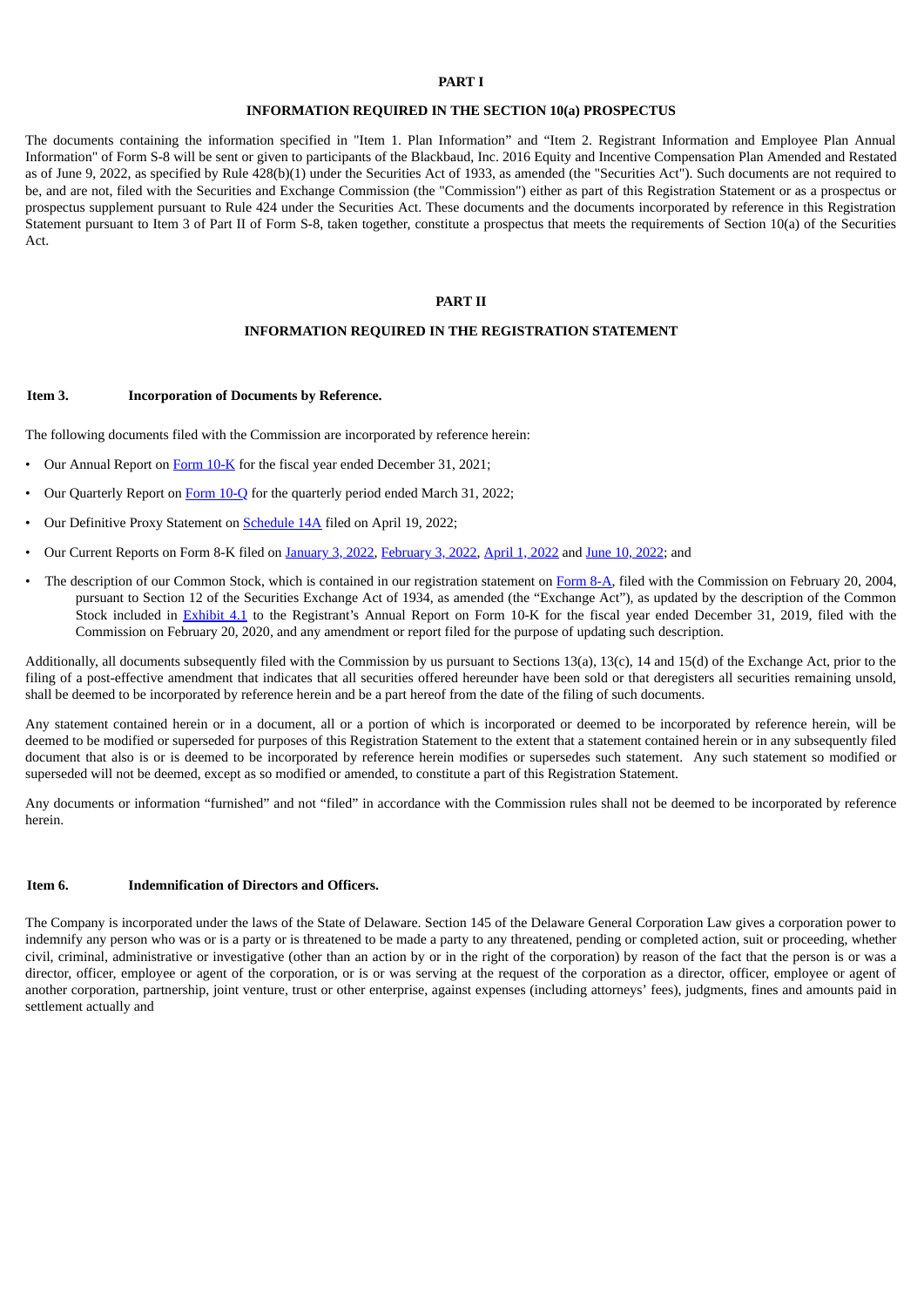reasonably incurred by the person in connection with such action, suit or proceeding if the person acted in good faith and in a manner the person reasonably believed to be in or not opposed to the best interests of the corporation, and, with respect to any criminal action or proceeding, had no reasonable cause to believe the person's conduct was unlawful.

Section 145 also gives a corporation power to indemnify any person who was or is a party or is threatened to be made a party to any threatened, pending or completed action or suit by or in the right of the corporation to procure a judgment in its favor by reason of the fact that the person is or was a director, officer, employee or agent of the corporation, or is or was serving at the request of the corporation as a director, officer, employee or agent of another corporation, partnership, joint venture, trust or other enterprise against expenses (including attorneys' fees) actually and reasonably incurred by the person in connection with the defense or settlement of such action or suit if the person acted in good faith and in a manner the person reasonably believed to be in or not opposed to the best interests of the corporation and except that no indemnification shall be made in respect of any claim, issue or matter as to which such person shall have been adjudged to be liable to the corporation unless and only to the extent that the Court of Chancery or the court in which such action or suit was brought shall determine upon application that, despite the adjudication of liability but in view of all the circumstances of the case, such person is fairly and reasonably entitled to indemnity for such expenses which the Court of Chancery or such other court shall deem proper. Section 145 further provides that, to the extent that a present or former director or officer of a corporation has been successful on the merits or otherwise in defense of any such action, suit or proceeding, or in defense of any claim, issue or matter therein, such person shall be indemnified against expenses (including attorneys' fees) actually and reasonably incurred by such person in connection therewith.

Section 145 also authorizes a corporation to purchase and maintain insurance on behalf of any person who is or was a director, officer, employee or agent of the corporation, or is or was serving at the request of the corporation as a director, officer, employee or agent of another corporation, partnership, joint venture, trust or other enterprise, against any liability asserted against such person and incurred by such person in any such capacity, arising out of such person's status as such, whether or not the corporation would have the power to indemnify such person against such liability under Section 145.

The Company's Amended and Restated Certificate of Incorporation and Amended and Restated Bylaws provide for the indemnification of officers and directors to the fullest extent permitted by the Delaware General Corporation Law. The Company has also entered into an employment agreement with its President and Chief Executive Officer that requires the Company to indemnify the officer to the fullest extent permitted by Delaware law.

All of the Company's directors and officers are covered by insurance policies maintained by the Company against certain liabilities for actions taken in their capacities as such, including liabilities under the Securities Act.

## **Item 8. Exhibits.**

| <b>Exhibit Number</b> | <b>Description</b>                                                                                                                                                                                                                                                           |  |  |  |  |  |  |
|-----------------------|------------------------------------------------------------------------------------------------------------------------------------------------------------------------------------------------------------------------------------------------------------------------------|--|--|--|--|--|--|
| $5.1*$                | Opinion of Parker Poe Adams & Bernstein LLP regarding the legality of securities registered                                                                                                                                                                                  |  |  |  |  |  |  |
|                       |                                                                                                                                                                                                                                                                              |  |  |  |  |  |  |
| $23.1*$               | Consent of PricewaterhouseCoopers LLP                                                                                                                                                                                                                                        |  |  |  |  |  |  |
|                       |                                                                                                                                                                                                                                                                              |  |  |  |  |  |  |
| $23.2*$               | Consent of Parker Poe Adams & Bernstein LLP (included in <b>Exhibit 5.1</b> to this Registration Statement)                                                                                                                                                                  |  |  |  |  |  |  |
|                       |                                                                                                                                                                                                                                                                              |  |  |  |  |  |  |
| $24.1*$               | Power of Attorney (included in the signature page to this Registration Statement)                                                                                                                                                                                            |  |  |  |  |  |  |
|                       |                                                                                                                                                                                                                                                                              |  |  |  |  |  |  |
| 99.1                  | Blackbaud, Inc. 2016 Equity and Incentive Compensation Plan Amended and Restated as of June 9, 2022 (incorporated by reference<br>to Appendix B to the Company's Proxy Statement for its 2022 Annual Meeting Schedule 14A (File No.: 000-50600), filed on<br>April 19, 2022) |  |  |  |  |  |  |
|                       |                                                                                                                                                                                                                                                                              |  |  |  |  |  |  |
| $107.1*$              | Filing Fee Table                                                                                                                                                                                                                                                             |  |  |  |  |  |  |
|                       |                                                                                                                                                                                                                                                                              |  |  |  |  |  |  |

\* Filed herewith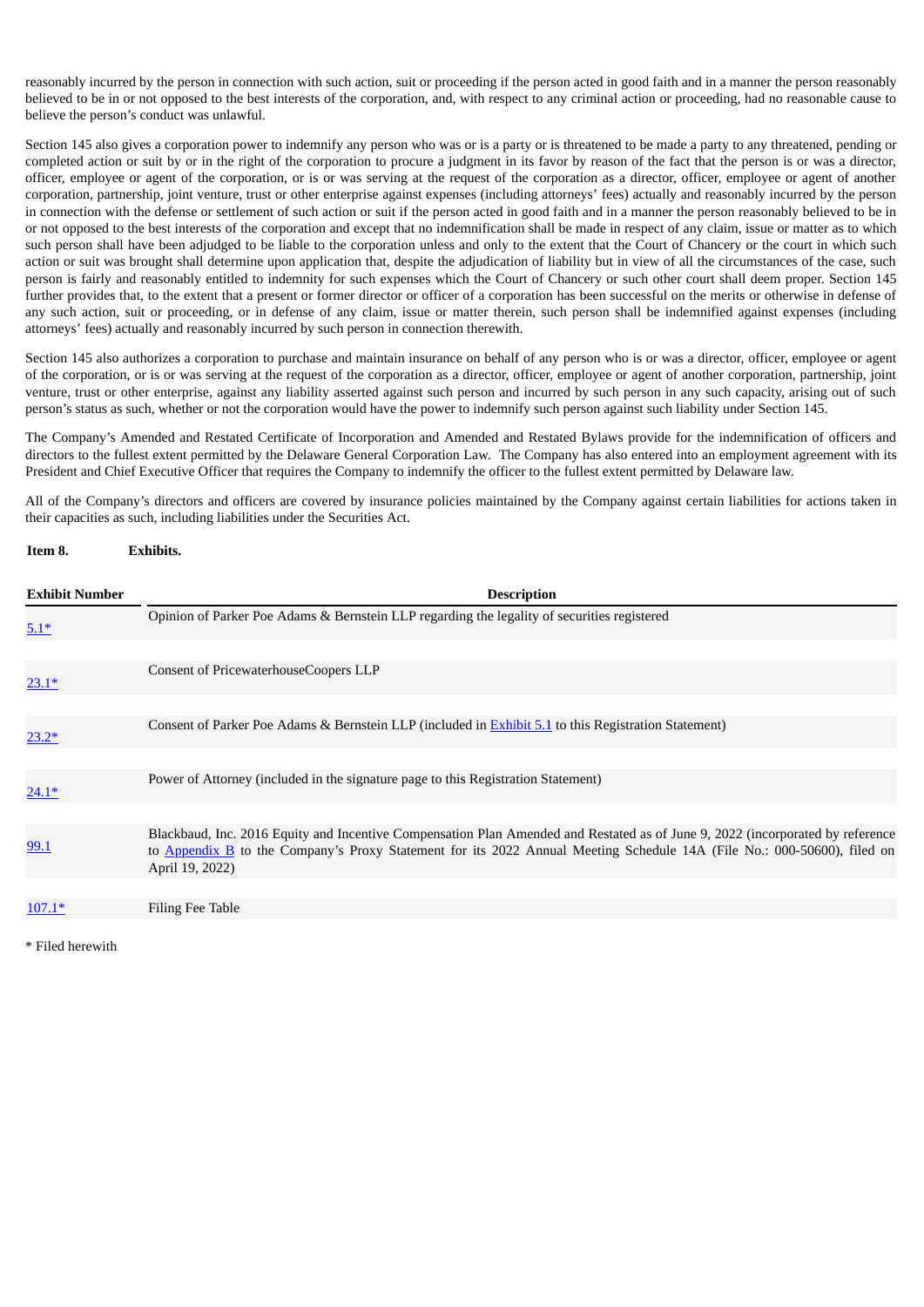#### **Item 9. Undertakings.**

- (a) The undersigned Registrant hereby undertakes:
	- (1) To file, during any period in which offers or sales are being made, a post-effective amendment to this Registration Statement:
		- (i) To include any prospectus required by Section  $10(a)(3)$  of the Securities Act of 1933;
		- (ii) To reflect in the prospectus any facts or events arising after the effective date of this Registration Statement (or most recent post-effective amendment thereof) which, individually or in the aggregate, represent a fundamental change in the information set forth in this Registration Statement. Notwithstanding the foregoing, any increase or decrease in the volume of securities offered (if the total dollar value of securities offered would not exceed that which was registered) and any deviation from the low or high end of the estimated maximum offering range may be reflected in the form of prospectus filed with the Commission pursuant to Rule 424(b) if, in the aggregate, the changes in volume and price represent no more than a 20 percent change in the maximum aggregate offering price set forth in the "Calculation of Registration Fee" table in the effective registration statement; and
		- (iii) To include any material information with respect to the plan of distribution not previously disclosed in this Registration Statement or any material change to such information in this Registration Statement;

*Provided, however*, that paragraphs (a)(1)(i) and (a)(1)(ii) of this section do not apply if the information required to be included in a post-effective amendment by those paragraphs is contained in reports filed with or furnished to the Commission by the Registrant pursuant to Section 13 or Section 15(d) of the Exchange Act that are incorporated by reference in the registration statement.

- That, for the purpose of determining any liability under the Securities Act, each such post-effective amendment shall be deemed to be a new registration statement relating to the securities offered therein, and the offering of such securities at that time shall be deemed to be the initial *bona fide* offering thereof.
- (3) To remove from registration by means of a post-effective amendment any of the securities being registered which remain unsold at the termination of the offering.
- (b) The undersigned Registrant hereby undertakes that, for purposes of determining any liability under the Securities Act, each filing of the Registrant's annual report pursuant to Section 13(a) or Section 15(d) of the Exchange Act (and, where applicable, each filing of an employee benefit plan's annual report pursuant to Section 15(d) of the Exchange Act) that is incorporated by reference in the registration statement shall be deemed to be a new registration statement relating to the securities offered therein, and the offering of such securities at that time shall be deemed to be the initial *bona fide* offering thereof.
- (c) Insofar as indemnification for liabilities arising under the Securities Act may be permitted to directors, officers and controlling persons of the Registrant pursuant to the foregoing provisions, or otherwise, the Registrant has been advised that in the opinion of the Commission such indemnification is against public policy as expressed in the Securities Act and is, therefore, unenforceable. In the event that a claim for indemnification against such liabilities (other than the payment by the Registrant of expenses incurred or paid by a director, officer or controlling person of the Registrant in the successful defense of any action, suit or proceeding) is asserted by such director, officer or controlling person in connection with the securities being registered, the Registrant will, unless in the opinion of its counsel the matter has been settled by controlling precedent, submit to a court of appropriate jurisdiction the question whether such indemnification by it is against public policy as expressed in the Securities Act and will be governed by the final adjudication of such issue.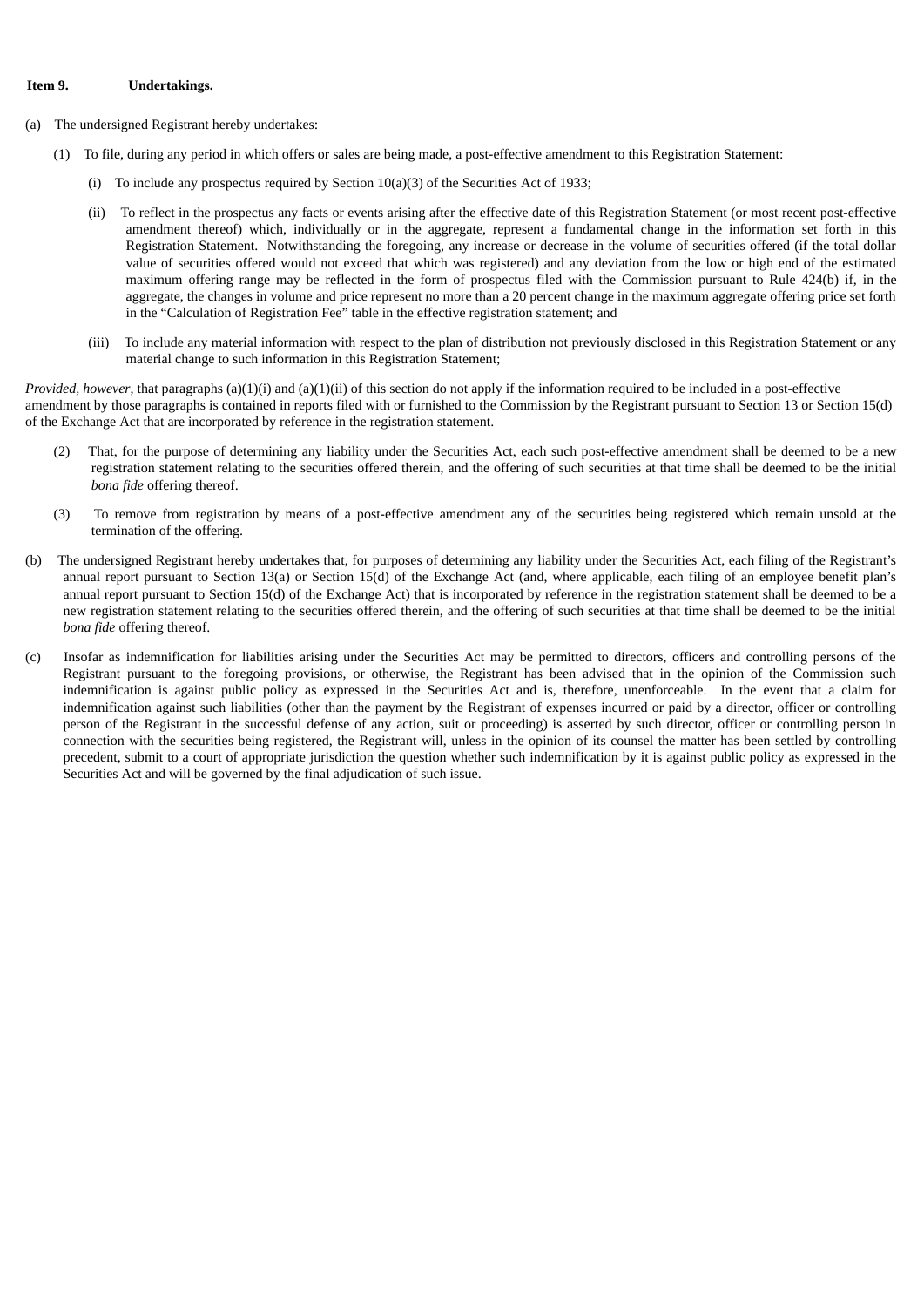# **SIGNATURES**

Pursuant to the requirements of the Securities Act of 1933, the Registrant certifies that it has reasonable grounds to believe that it meets all of the requirements for filing on Form S-8 and has duly caused this Registration Statement to be signed on its behalf by the undersigned, thereunto duly authorized, in the City of Charleston, State of South Carolina, on June 10, 2022.

## **BLACKBAUD, INC.**

By: /S/ MICHAEL P GIANONI

Michael P. Gianoni President and Chief Executive Officer

# **POWER OF ATTORNEY AND SIGNATURES**

<span id="page-4-0"></span>KNOW ALL PERSONS BY THESE PRESENTS, that each person whose signature appears below constitutes and appoints Messrs. Michael P. Gianoni, Anthony W. Boor and Jon W. Olson his or her true and lawful attorneys-in-fact and agents, each acting alone, with full power of substitution and resubstitution, from such person and in each person's name, place and stead, in any and all capacities, to sign any and all amendments (including posteffective amendments) to this Registration Statement, under the Securities Act of 1933, as amended, and to file the same, with all exhibits thereto, and all other documents in connection therewith, with the Securities and Exchange Commission, granting unto said attorneys-in-fact and agents, full power and authority to do and perform each and every act and thing requisite and necessary to be done as fully to all intents and purposes as he might or could do in person, hereby ratifying and confirming all that said attorneys-in-fact and agents, or any of them, may lawfully do or cause to be done.

Pursuant to the requirements of the Securities Act of 1933, this Registration Statement has been signed below by the following persons in the capacities and on the dates indicated.

| <b>Signature</b> |                         | <b>Title</b>                                                                                                         | <b>Date</b>   |  |
|------------------|-------------------------|----------------------------------------------------------------------------------------------------------------------|---------------|--|
| /S/              | MICHAEL P. GIANONI      | President, Chief Executive Officer and Director (Principal<br><b>Executive Officer)</b>                              | June 10, 2022 |  |
|                  | Michael P. Gianoni      |                                                                                                                      |               |  |
| /S/              | <b>ANTHONY W. BOOR</b>  | <b>Executive Vice President and Chief Financial Officer</b><br>(Principal Financial Officer and Principal Accounting | June 10, 2022 |  |
|                  | Anthony W. Boor         | Officer)                                                                                                             |               |  |
| /S/              | <b>ANDREW M. LEITCH</b> | Chairman of the Board of Directors                                                                                   | June 10, 2022 |  |
|                  | Andrew M. Leitch        |                                                                                                                      |               |  |
| /S/              | <b>TIMOTHY CHOU</b>     | Director                                                                                                             | June 10, 2022 |  |
|                  | <b>Timothy Chou</b>     |                                                                                                                      |               |  |
| /S/              | <b>GEORGE H. ELLIS</b>  | Director                                                                                                             | June 10, 2022 |  |
|                  | George H. Ellis         |                                                                                                                      |               |  |
| /S/              | <b>D. ROGER NANNEY</b>  | Director                                                                                                             | June 10, 2022 |  |
|                  | D. Roger Nanney         |                                                                                                                      |               |  |
| /S/              | <b>SARAH E. NASH</b>    | <b>Director</b>                                                                                                      | June 10, 2022 |  |
|                  | Sarah E. Nash           |                                                                                                                      |               |  |
| /S/              | <b>JOYCE M. NELSON</b>  | Director                                                                                                             | June 10, 2022 |  |
|                  | Jovce M. Nelson         |                                                                                                                      |               |  |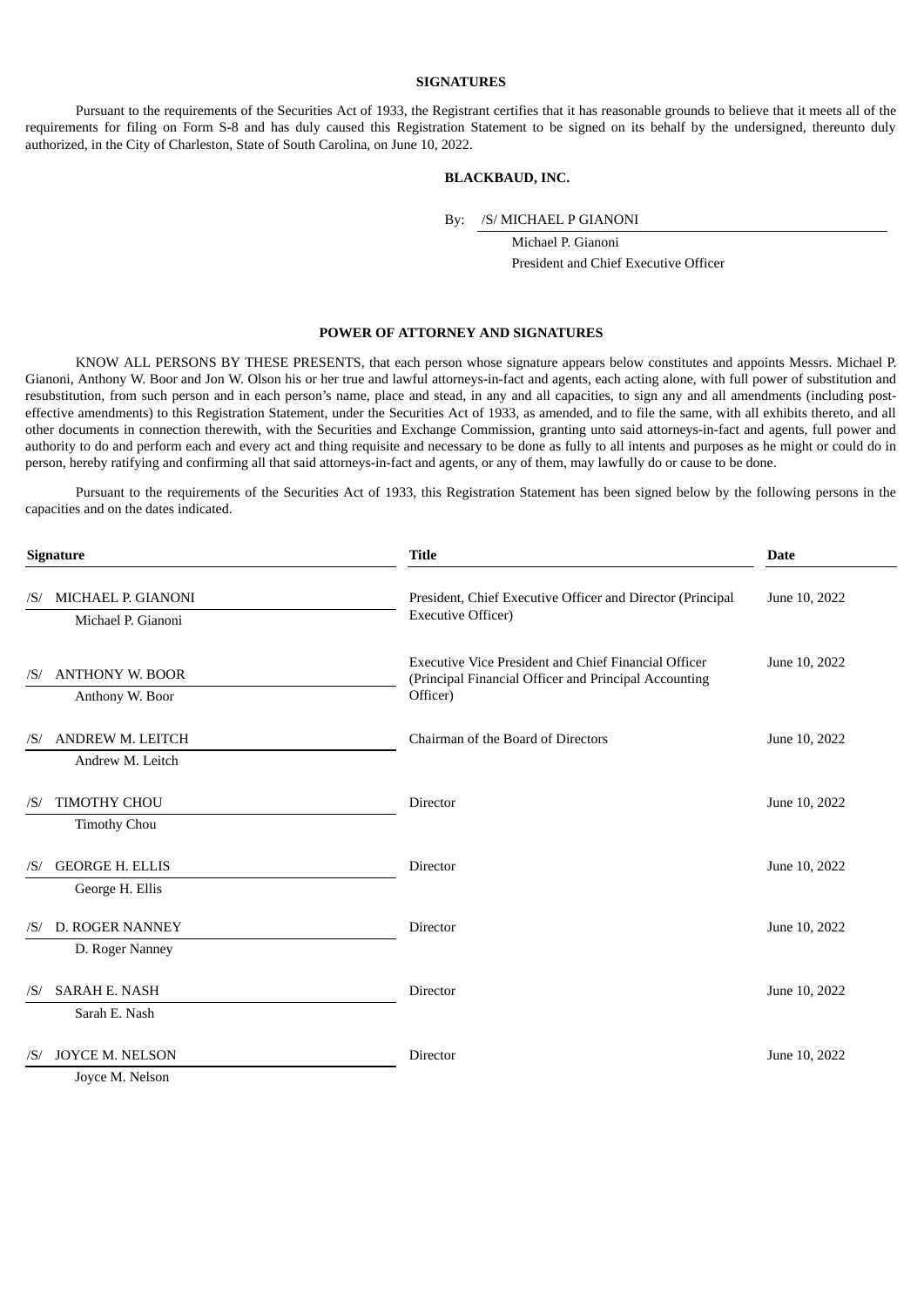# **Calculation of Filing Fee Tables**

#### **Form S-8** (Form Type)

#### **Blackbaud, Inc.**

(Exact Name of Registrant as Specified in its Charter)

#### **Table 1: Newly Registered Securities**

<span id="page-5-0"></span>

| <b>Security</b><br>Type <sup>-</sup> | Security<br><b>Class Title</b>                                   | Fee<br>Calculation<br>Rule | Amount<br>Registered <sup>(1)</sup> | Proposed<br>Maximum<br><b>Offering</b><br>Price Per Ūnit | <b>Maximum Aggregate<br/>Offering Price</b> | Fee<br>Rate | <b>Amount of</b><br><b>Registration Fee</b> |
|--------------------------------------|------------------------------------------------------------------|----------------------------|-------------------------------------|----------------------------------------------------------|---------------------------------------------|-------------|---------------------------------------------|
| Equity                               | Common Stock, par<br>value \$0.001 per share<br>("Common Stock") | Other <sup>(2)</sup>       | 1,400,000 shares                    | $$62.47^{(2)}$$                                          | \$87,458,000.00 (2)                         | 0.0000927   | \$8,107.36                                  |
| <b>Total Offering Amounts</b>        |                                                                  |                            |                                     |                                                          | \$87,458,000.00                             |             | \$8,107.36                                  |
| <b>Total Fee Offsets</b>             |                                                                  |                            |                                     |                                                          |                                             |             | \$0.00                                      |
|                                      | <b>Net Fee Due</b>                                               |                            |                                     |                                                          |                                             |             | \$8,107.36                                  |

(1) The 1,400,000 shares of Common Stock of Blackbaud, Inc. (the "Company") are to be offered and sold under the Blackbaud, Inc. 2016 Equity and Incentive Compensation Plan Amended and Restated as of June 9, 2022 (the "Plan"). These shares are in addition to the shares previously registered on the Company's Registration Statements on Form S-8 with respect to the Plan filed with the Securities and Exchange Commission on June 16, 2016 (Registration Statement No. 333- 212057 registering 7,500,000 shares), on June 14, 2019 (Registration Statement No. 333-232111 registering 7,500,000 shares) and on June 11, 2021 (Registration Statement No. 333-257030 registering 1,500,000 shares) (collectively, the "Prior Registration Statements"). This Registration Statement relates to securities of the same class as that to which the Prior Registration Statements relate.

Pursuant to Rule 416(a) of the Securities Act of 1933, as amended (the "Securities Act"), this Registration Statement shall also cover an indeterminate amount of additional shares of Common Stock that may become issuable under the above-named plan by reason of any stock dividend, stock split, recapitalization or other similar transaction effected without receipt of consideration that increases the number of outstanding shares of Common Stock.

(2) Estimated solely for the purpose of calculating the registration fee pursuant to Rule 457(c) and (h) promulgated under the Securities Act on the basis of \$62.47 per share, the average of the high and low prices of the Common Stock on June 8, 2022, as reported on The Nasdaq Global Select Market.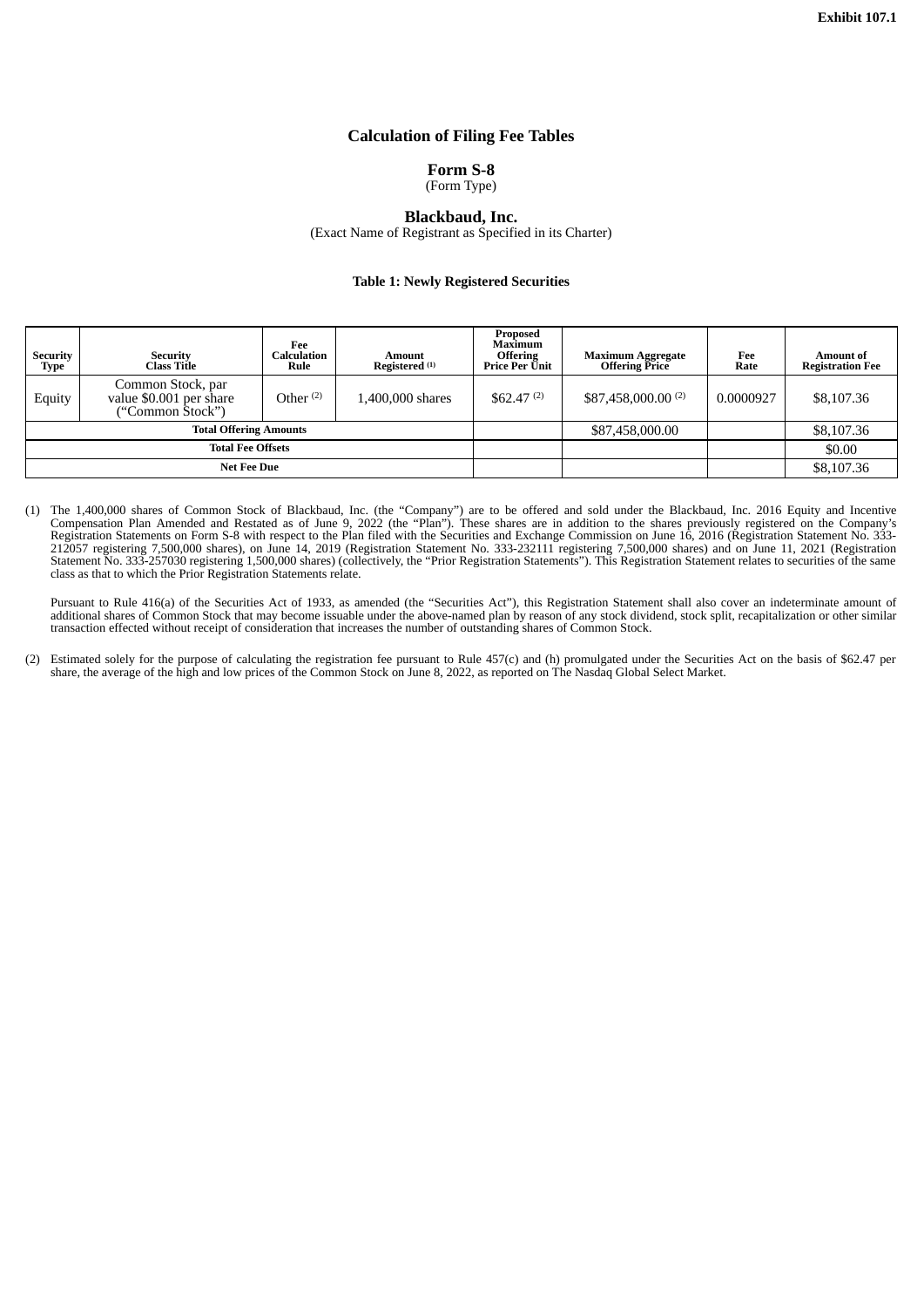June 10, 2022

<span id="page-6-0"></span>Board of Directors Blackbaud, Inc. 65 Fairchild Street Charleston, South Carolina 29492

#### Re: Common Stock Issuable Under the Blackbaud, Inc. 2016 Equity and Incentive Compensation Plan Amended and Restated as of June 9, *2022*

Ladies and Gentlemen:

We are acting as counsel to Blackbaud, Inc., a Delaware corporation (the "*Company*"), in connection with the preparation, execution, filing and processing with the U.S. Securities and Exchange Commission (the "*Commission*"), pursuant to the Securities Act of 1933, as amended (the "*Act*"), of a Registration Statement on Form S-8 (the "*Registration Statement*") relating to the issuance by the Company of 1,400,000 shares (the "*Shares*") of common stock, par value \$0.001 per share (the "*Common Stock*"), pursuant to the Blackbaud, Inc. 2016 Equity and Incentive Compensation Plan Amended and Restated as of June 9, 2022 (the "*Plan*"). This opinion is furnished to you for filing with the Commission pursuant to Item 601(b)(5) of Regulation S-K promulgated under the Act, and no opinion is expressed herein as to any matter pertaining to the contents of the Registration Statement or the related Prospectus, other than as expressly stated herein with respect to the issuance of the Shares.

In our representation of the Company, we have examined the Registration Statement, the Plan, the Company's Amended and Restated Certificate of Incorporation and Amended and Restated Bylaws, each as amended to date, certain actions of the Company's Board of Directors recorded in the Company's minute book and such other documents as we have considered necessary for purposes of rendering the opinion expressed below.

Based upon the foregoing, and subject to the qualifications, assumptions and limitations stated herein, we are of the opinion that (i) the Shares have been duly authorized for issuance, and (ii) subject to the Registration Statement becoming effective under the Act, compliance with any applicable Blue Sky laws and the issuance of the Shares in accordance with the provisions of the Plan, the Shares, when issued, will be legally issued, fully paid and non-assessable shares of Common Stock of the Company.

The opinions expressed herein are limited to the laws of the State of North Carolina, the Delaware General Corporation Law and applicable provisions of the Delaware Constitution and reported judicial decisions interpreting these laws and the Act.

We hereby consent to the use of this opinion letter as Exhibit 5.1 to the Registration Statement. In giving this consent, we do not admit that we are in the category of persons whose consent is required under Section 7 of the Act or the rules and regulations of the Commission promulgated thereunder. Our opinions expressed herein are as of the date hereof, and we undertake no obligation to advise you of any changes in applicable law or any other matters that may come to our attention after the date hereof that may affect our opinions expressed herein.

Very truly yours,

/s/ Parker Poe Adams & Bernstein LLP